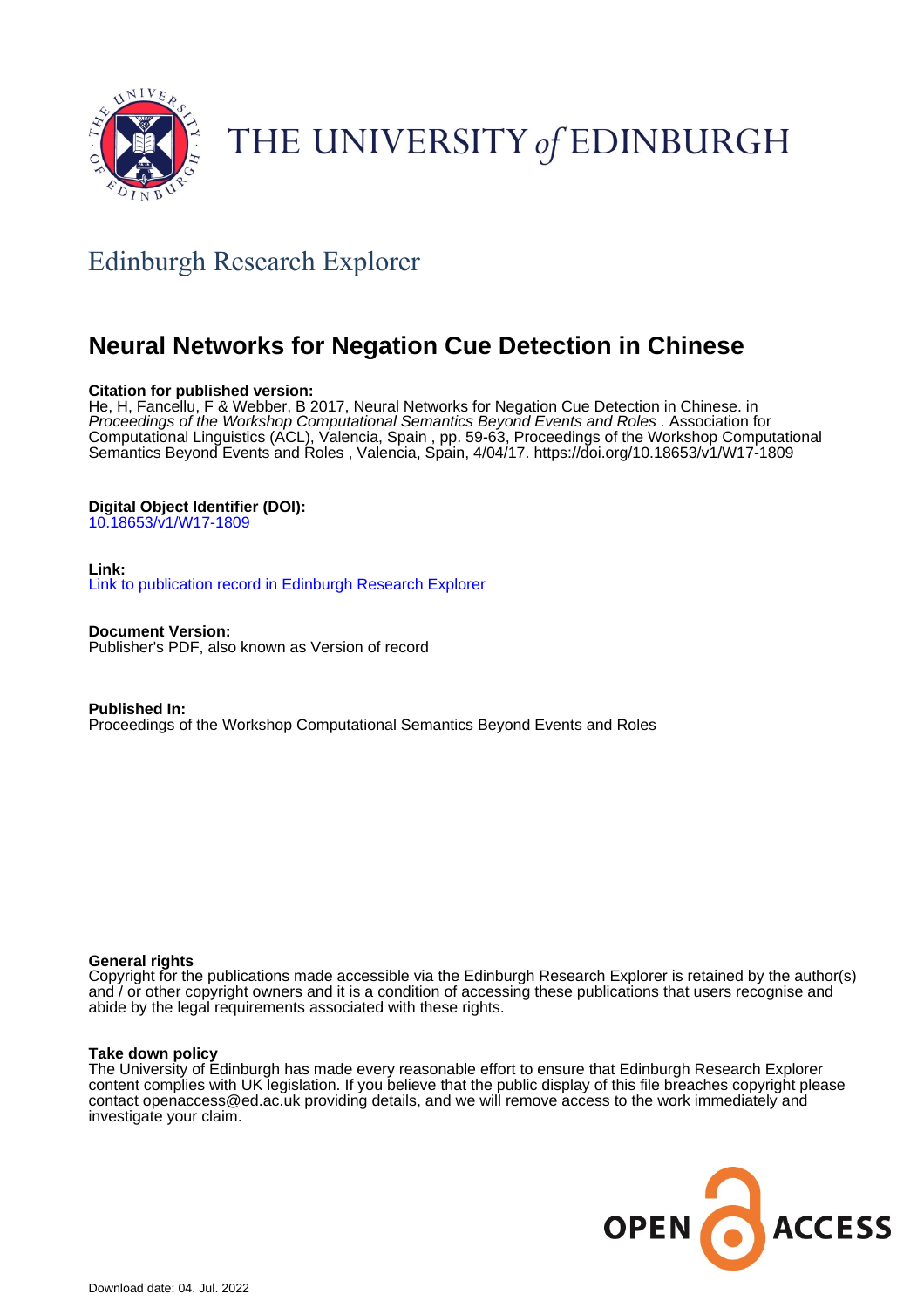# Neural Networks for Negation Cue Detection in Chinese

Hangfeng  $He<sup>1</sup>$  Federico Fancellu<sup>2</sup> Bonnie Webber<sup>2</sup>

<sup>1</sup>School of Electronics Engineering and Computer Science, Peking University

2 ILCC, School of Informatics, University of Edinburgh

hangfenghe@pku.edu.cn, f.fancellu@sms.ed.ac.uk, bonnie@inf.ed.ac.uk

## Abstract

Negation cue detection involves identifying the span inherently expressing negation in a negative sentence. In Chinese, negative cue detection is complicated by morphological proprieties of the language. Previous work has shown that negative cue detection in Chinese can benefit from specific lexical and morphemic features, as well as cross-lingual information. We show here that they are not necessary: A bi-directional LSTM can perform equally well, with minimal feature engineering. In particular, the use of a character-based model allows us to capture characteristics of negation cues in Chinese using wordembedding information only. Not only does our model performs on par with previous work, further error analysis clarifies what problems remain to be addressed.

#### 1 Introduction

Negation cue detection is the task of recognizing the tokens (words, multi-word units or morphemes) inherently expressing negation. For instance, the task in (1) is to detect the negation cue " $\mathcal{F}(\text{not})$ ", indicating that the clause as a whole is negative.

(1) 所有住客均表示不会追究酒店的这次管 <sup>理</sup>失<sup>职</sup>

(All of guests said that they would not investigate the dereliction of hotel.)

Previous work has addressed this task in English as a prerequisite for detecting negation scope (Fancellu et al., 2016; Cruz et al., 2015; Zou et al., 2013; Velldal et al., 2012; Zhu et al., 2010). But recently, the release of the CNeSp corpus (Zou et al., 2015) allows allows the task to be addressed in Chinese as well. Detecting negation cues in Chinese texts is difficult because character cues can be homographs of or contained within words not expressing negation. For instance, "非常(very)" and " $\ddot{\pi}$   $\ddot{\pi}$ (future)" are not negation cues, while " $\#$ (not)" and " $\#$ (not)" are. Moreover, even expressions that contain a negation cue may not correspond to clause-level negation, because the overall meaning of the expression is positive. This can be observed in the expression " $\ddagger \nexists$ ", roughly corresponding to the English expression "couldn't help but/had to" which contains the negation cue "非", but which carries a positive meaning where the action indeed take place, as in:

(2) ..., 到了后非要200元, ... ...when we are arriving, they **had to** charge 200 yuan...

Finally, negation cues in Chinese are similar to English affixal cues (e.g. "*in*sufficient"), where they become integral part with the word they modify (e.g. 够("sufficient") <sup>→</sup> <sup>不</sup>够("insufficient")). According to the CNeSp guidelines, both the negation affix and the root it attaches to are considered as part of the cue. The high combinatory power of negation affixes leads however to issues of data sparsity. This is particularly relevant in the context of the CNeSp corpus, given that about 12% of negation in the test set is not present in the training set (Zou et al., 2015, p. 660).

Specifically, using the CNeSp corpus, Zou et al. (2015) tried to automatically detect negation cues using a sequential classifier trained on a variety of features, including lexical (word n-grams), syntactic (PoS n-grams) and morphemic features (whether a character has appeared in training data as part of a cue). In addition, to address the problem of affixal negation cues producing tokens in the test set that did not appear in the training set, Chinese-to-English word-alignment was also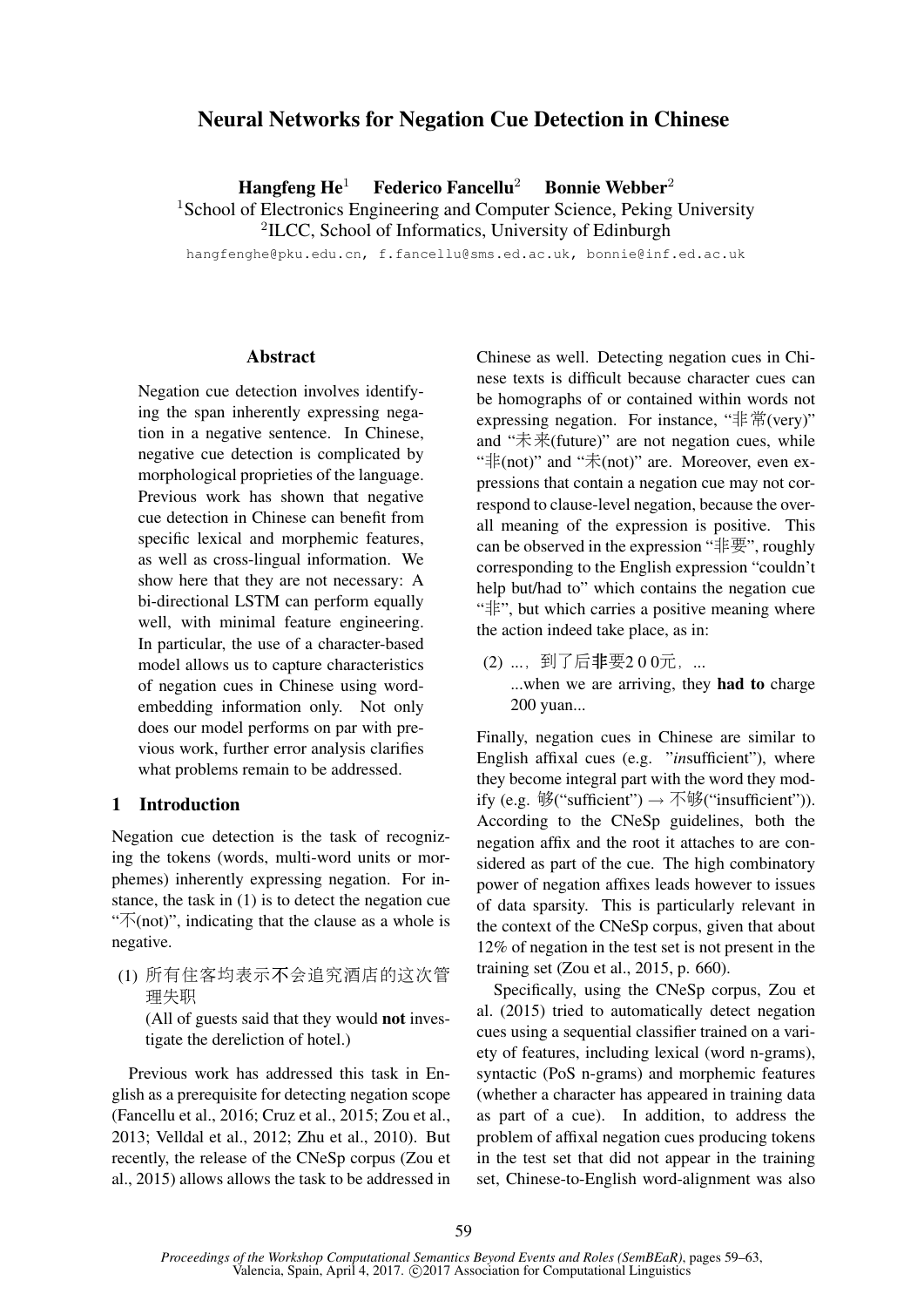taken into account.

In contrast, the recent success of Neural Network models for negation scope detection (Fancellu et al., 2016) suggested investigating whether a character-based recurrent model can perform on par or better than this previous work. After describing our model in Section 2, we show in Section 3.3 that a character-level representation with no feature engineering is able to achieve similar *recall* as models that use word-alignment information, as well as other features, to tackle the problem of data sparsity. Compared to other sequence classifiers however, we show that neural networks tend to overpredict negation cues (thereby damaging *precision*) and suffer from insufficient training data.

#### 2 The model

#### 2.1 Input

We define a negative sentence as one that contains at least one negation cue. Given a sentence  $ch = ch_1...ch_{|c|}$ , we represent each character  $ch_i \in ch$  as a d-dimensional character-embedding vector  $ch_i^e \in \mathbb{R}^d$ .

We define  $E_{ch}^{vxd}$  as the character-embedding matrix, where  $v$  is the vocabulary size. To represent a character along with its surrounding context in absence of any word segmentation, the input to the network is the concatenation of the current character  $ch_i$  with its neighboring characters in a fixed window size  $2*m+1$ . Our input instance will therefore be the concatenation of a given character plus its *m* proceeding and *m* succeeding characters as follows,  $ch_{i-m}^e...ch_{i-1}^e; ch_i^e; ch_{i+1}^e...ch_{i+m}^e$ .

#### 2.2 BiLSTM Neural Network

The model we are going to use for this task is a Bi-LSTM model. Similar to RNNs, these models are able to leverage long-distance relations to predict whether a character is part of a negation cue or not. LSTM have however the advantage of better retaining information when backpropagating the error. On top of this, the bi-directionality allows to process the input left-to-right and viceversa, allowing for the entire sentential context to be taken in consideration at prediction time.

The inner computation of the LSTM network is as follows:

$$
i_t = sigmoid(W_{ix}ch_t + W_{ih}h_{t-1} + b_i)
$$
  

$$
f_t = sigmoid(W_{fx}ch_t + W_{fh}h_{t-1} + b_f)
$$

$$
o_t = sigmoid(W_{ox}ch_t + W_{oh}h_{t-1} + b_o)
$$

$$
c_t = f_t * c_{t-1} + i_t * tanh(W_{cx}ch_t + W_{ch}h_{t-1} + b_c)
$$

$$
h_t = o_t * tanh(c_t)
$$

where *W* are the weight matrices,  $i_t$ ,  $f_t$ ,  $o_t$  and  $c_t$ are the input, forget, output gate and cell state at position  $t$ ,  $b$  the bias vector and  $h_t$  the hidden state representation at time  $t$ . The prediction of label  $y_t$ is computed as:

$$
y_t = softmax(W_{hy}[h_t^{forw}; h_t^{back}] + b_y) \quad (1)
$$

where  $W_{yh}$  is the output layer weight matrix and  $[h_t^{forw}]$  $t^{forw}$ ;  $h_t^{back}$ ] the concatenation of the hidden states as computed during the forward and backward pass.

#### 2.3 Transition Probability

Although the bi-LSTM keeps an internal memory of the inputs previously visited, the predictions made are independent from each other. For this reason, we introduce a new joint model  $p(s|ch)$ , defined as:

$$
p(s|ch) = \prod_{i=1}^{n} p(s_i|s_{i-1}, ch)
$$

The only functional change to the original LSTM model is the addition of a 4-parameter transition matrix to create the dependence on  $s_{i-1}$ , enabling the use of standard inference algorithms. This enables us to train the model end-to-end.

#### 3 Experiments

#### 3.1 Data

We use the Chinese Negation and Speculation (CNeSp) corpus (Zou et al., 2015) in our experiments. It is divided into three sub-corpora: Product reviews (below as *product*), Financial Articles (*financial*) and Computer-related Articles (*scientific*). (Corpus statistics appear in Table 1.) We first train and test on each corpus separately. We use a fixed 70%/15%/15% split of these in order to define a fixed development set for error analysis, but this setup precludes direct comparison to with (Zou et al., 2015), since they used 10-fold cross-validation. Nevertheless, we felt a data analysis was crucial to understanding these systems, and we wanted a clear distinction between test (for reporting results) and development (for analysis). For completeness, we also show results on training and testing when all corpora are joined together.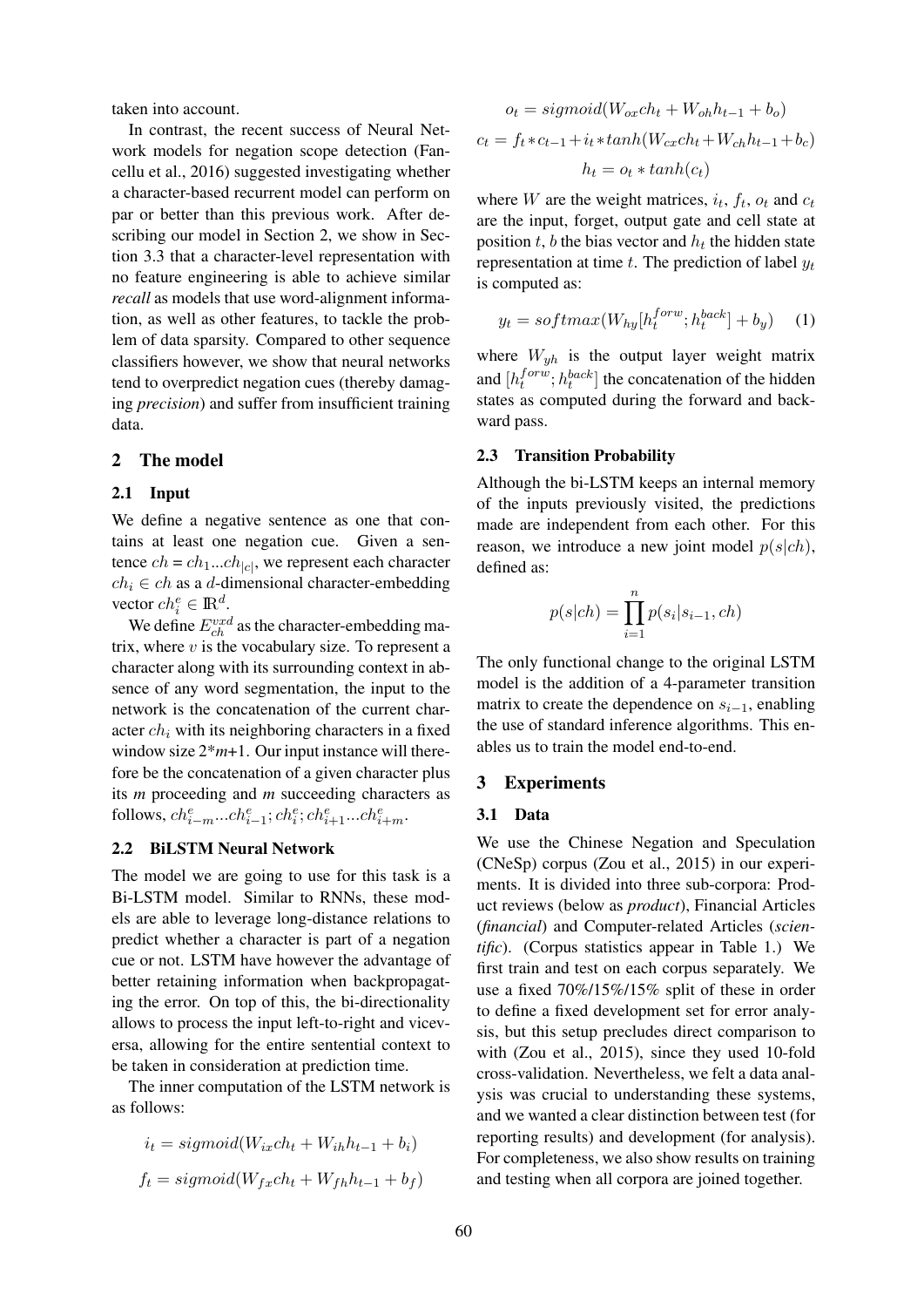| <b>Models</b> | <b>Financial Article</b> |               |       | <b>Product Review</b> |        |       | <b>Scientific Literature</b> |        |       | All       |        |       |
|---------------|--------------------------|---------------|-------|-----------------------|--------|-------|------------------------------|--------|-------|-----------|--------|-------|
|               | <b>Precision</b>         | <b>Recall</b> | F1    | <b>Precision</b>      | Recall | F1    | <b>Precision</b>             | Recall | F1    | Precision | Recall | F1    |
| Baseline-Word | 25.09                    | 68.37         | 36.70 | 33.18                 | 76.31  | 46.25 | 12.06                        | 77.42  | 20.87 | 24.01     | 74.40  | 36.31 |
| Baseline-Char | 29.82                    | 82.79         | 43.84 | 32.73                 | 75.96  | 45.75 | 14.50                        | 93.55  | 25.11 | 24.28     | 76.00  | 36.80 |
| BiLSTM-char   | 61.94                    | 71.16         | 66.23 | 78.93                 | 87.46  | 82.98 | 64.71                        | 35.48  | 45.83 | 69.08     | 84.00  | 75.81 |
| + Bigram      | 65.15                    | 73.02         | 68.86 | 79.05                 | 86.76  | 82.72 | 25.00                        | 9.68   | 13.95 | 71.70     | 80.80  | 75.98 |
| + Transition  | 58.57                    | 68.37         | 63.09 | 78.57                 | 86.24  | 82.23 | 47.83                        | 35.48  | 40.74 | 69.08     | 82.74  | 75.30 |

Table 2: Results on development set for each of the CNeSp subcorpora.

| Models              | <b>Financial Article</b> |        | <b>Product Review</b> |                  |        | <b>Scientific Literature</b> |                  |        | All   |                  |        |       |
|---------------------|--------------------------|--------|-----------------------|------------------|--------|------------------------------|------------------|--------|-------|------------------|--------|-------|
|                     | <b>Precision</b>         | Recall | F1                    | <b>Precision</b> | Recall | F1                           | <b>Precision</b> | Recall | F1    | <b>Precision</b> | Recall | F1    |
| Zou et al. $(2015)$ | 72.77                    | 67.02  | 69.78                 | 81.94            | 89.23  | 85.43                        | 75.17            | 78.91  | 76.99 |                  |        | -     |
| Baseline-Word       | 24.76                    | 66.52  | 36.09                 | 30.93            | 72.47  | 43.36                        | 12.32            | 83.33  | 21.46 | 22.13            | 71.68  | 33.82 |
| Baseline-Char       | 28.66                    | 78.11  | 41.94                 | 33.41            | 78.75  | 46.91                        | 12.32            | 83.33  | 21.46 | 23.68            | 77.89  | 36.32 |
| BiLSTM-char         | 62.92                    | 64.81  | 63.85                 | 85.02            | 91.99  | 88.37                        | 20.83            | 16.67  | 18.52 | 70.50            | 82.24  | 75.92 |
| + Bigram            | 63.41                    | 66.95  | 65.14                 | 85.06            | 91.29  | 88.07                        | 7.14             | 3.33   | 4.55  | 73.83            | 80.25  | 76.90 |
| + Transition        | 63.08                    | 70.39  | 66.53                 | 84.56            | 89.72  | 87.07                        | 14.29            | 10.00  | 11.76 | 72.49            | 82.48  | 77.16 |

Table 3: Results on test set for each of the CNeSp subcorpora.

|            | Sentence Number   Cue Number |      |
|------------|------------------------------|------|
| Financial  | 6550                         | 1461 |
| Product    | 4969                         | 3914 |
| Scientific | 4626                         | 171  |

Table 1: Details of the three CNeSp subcorpora.

## 3.2 Settings

We experimented with three different settings:

- Character (*char.*): the input is a *single* character embedding, concatenated with the embeddings of its neighboring characters in a window size *m*.
- Character-bigram (*bigram*): the input is character *bigram* embedding obtained by the concatenation of the embeddings of two adjacent characters. We concatenate a bigram embedding with the embeddings of the neighboring character bigrams in a window size *m*. This reflects the observation that most negation cues are bigrams.
- Transition: a transition-based component is applied on top of the network  $(\S 2.3)$

Our model is trained using stochastic gradient descent with L2 regularization. Learning rate is 0.01 with decay rate 0.95, *m* is 2 to yield a window size of 5; character embedding dimension and feature embedding dimension are both 100, discount  $\kappa$  in margin loss is 0.2, and the hyper parameter for the L2 is 0.000001.

Baseline. To understand the difficulty of cue detection, we designed two naive baselines based on a list of all negation cues contained in the training data: 1) *Baseline-Word*, where we classify as negation cue a character or a span of characters if it appears on the list, and 2) *Baseline-Char*, where we first segment the test sentence<sup>1</sup> and consider a word as cue if it contains any element on the list.

## 3.3 Results

Results on the development and test sets are shown in Tables 2 and 3 respectively. Both baselines achieves low precision compared to a higher recall which indicates that the challenge of this task lies in not overpredicting the negation cue span. A comparison of our models shows that character bigram information does not contribute to better performance, nor does the transition based component. Interpreting the poor performance on the *scientific* set is however difficult since there are only 171 cues in 4262 sentences, and only 12 in the 463 test sentences, a sample too small to draw any conclusion.

Table 3 also shows that neural network models with minimal feature engineering perform on par or better than the highly engineered sequential model used by Zou et al. (2015). Their higher recall show that they capture more negation cues, which is important, given that the approach does not use any cross-lingual alignment information to deal with test cues not seen during training. Finally, the results of the *scientific* test set show the same problem of small sample size as with the development set.

<sup>&</sup>lt;sup>1</sup>For the segmentation we used the NLPIR toolkit: https://github.com/NLPIR-team/NLPIR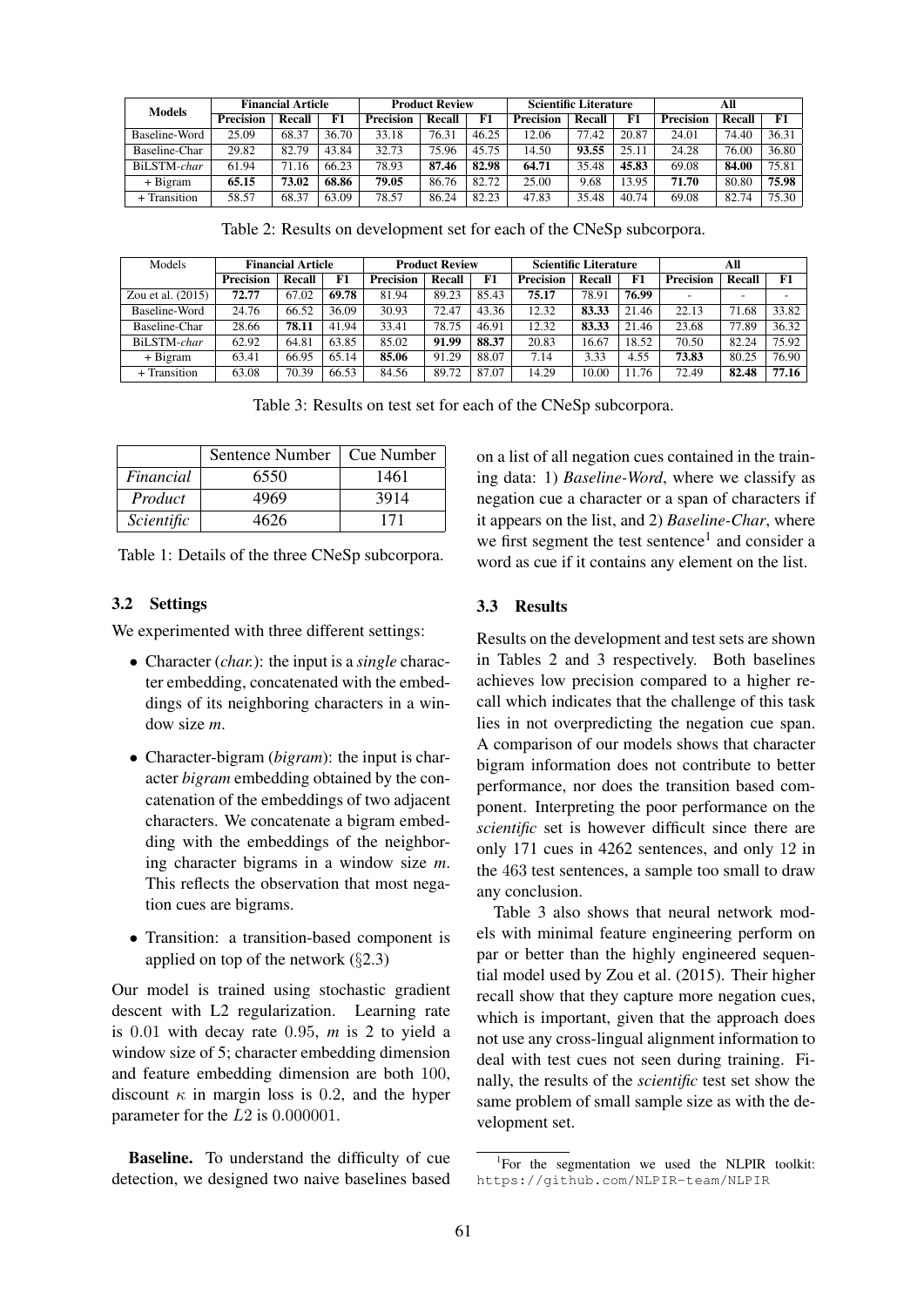# 4 Error Analysis

# 4.1 Financial articles

Most of the errors in the *financial* sub-corpus are under-prediction errors. For instance, in the sentence (3), our model predicts " $\overline{\text{A}}\overline{\text{B}}$ " as the negative cue, which is the under-prediction of "不景 气".

# (3) ...,受经济不景气影响,... (...,influenced by the economic depres $sion...$ )

In order to tackle this problem we carried out a small experiment where we post-process the results. We first used the NLPIR toolkit to automatically segment the sentence and if the detected cue is part of a word, then the whole word is considered as cue. The under-prediction error shows that the word segmentation information may be important in negation cue detection. When we apply this heuristic to the financial sub-corpus, we only noticed however only a small improvement across all measures as shown in Table 4.

|              | <b>Precision</b> | Recall | F1    |
|--------------|------------------|--------|-------|
| Original     | 65.15            | 73.02  | 68.86 |
| Post Process | 66.39            | 74.42  | 70.18 |

Table 4: Difference between before and after post process in financial sub corpora

# 4.2 Product Review

Amongst the wrong predictions (121 in total) for the *Product Review* corpus, there are 61 sentences for which we predict more negative cues than gold one. These errors concern the most frequent negative cues such as " $\overline{\wedge}$ (not)" and " $\overline{\varphi}$ (not)". For instance, as shown in (4), our best model predicts " $\overline{\wedge}$ (not)" as cue, which is different with the gold one.

(4) 房间设施一般,网速不仅慢还经常<sup>断</sup> 网。

(The room facilities are common and the network not only is slow but also often disconnect.)

These errors show that even expression that contain a negation cue may not correspond to clauselevel negation. We also hypothesized that these wrong predictions are due to the fact that our

model are not fed any explicit syntactic or semantic information regarding the context of a given character. Future work could explore the possibility of augmenting the input with extra information such as part of speech tags.

# 5 Conclusions and Future Work

In the present paper we addressed the problem of automatically detecting the negation cue in Chinese. In particular, we investigated whether character - based neural networks are able to achieve on par or better performance than previous highly engineered sequence classifiers. Results confirm that these models can be a valid alternative to previous ones, although still suffering from overgenerating the negation cue. In the process, we also found that one of the corpora we tested with might not be suitable to be used on its own, given the lack of enough instances.

Given the positive results obtained for Chinese, future work should focus in testing the method in English as well.

# Acknowledgments

This project was funded in part by the European Union's Horizon 2020 research and innovation programme under grant agreement No 644402 (HimL). We also would like to thank the School of Electronic Engineering and Computer Science, Peking University for their support of Hangfeng He's internship at the University of Edinburgh.

The authors would like to thank the three anonymous reviewers for their comments.

# References

- Noa P. Cruz, Maite Taboada, and Ruslan Mitkov. 2015. A machine-learning approach to negation and speculation detection for sentiment analysis. *Journal of the Association for Information Science and Technology*.
- Federico Fancellu, Adam Lopez, and Bonnie Webber. 2016. Neural networks for negation scope detection. In *Proceedings of the 54th Annual Meeting of the Association for Computational Linguistics*, volume 1, pages 495–504.
- Erik Velldal, Lilja Øvrelid, Jonathon Read, and Stephan Oepen. 2012. Speculation and negation: Rules, rankers, and the role of syntax. *Computational linguistics*, 38(2):369–410.
- Qiaoming Zhu, Junhui Li, Hongling Wang, and Guodong Zhou. 2010. A unified framework for